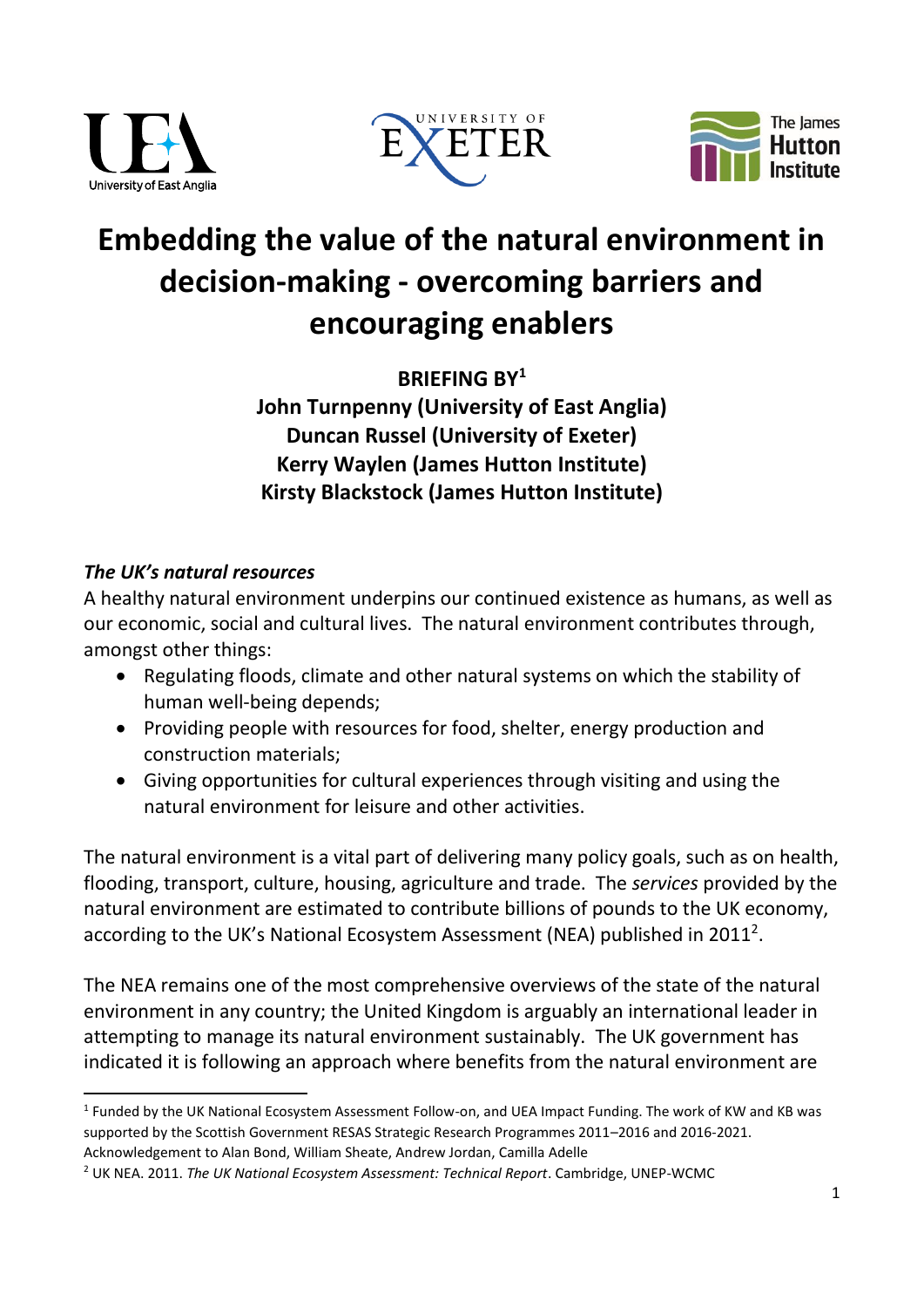valued as much as human infrastructure<sup>3</sup>, whilst in Scotland the natural environment is seen as a critical asset to support the well-being of current and future generations. Some statutory agencies in Scotland now have the responsibility to safeguard natural capital embedded in their remits, as a result of the Regulatory Reform Act. The priority given to this is shaping both research activity (e.g. to develop a framework for natural capital accounting) and policy-making (e.g. the Land Use Policy).

Ensuring that nature continues to provide services and benefits to society is premised on a healthy stock of 'natural capital', or "the elements of nature that produce value for people"<sup>4</sup> . But the NEA identified that the capacity of UK natural capital to deliver these services has declined dramatically over the last sixty years. This has happened despite the importance given to protecting and sustaining our environmental assets. Furthermore, according to the NEA, "we already have sufficient understanding to manage our ecosystems more sustainably and good evidence of the social benefits that would arise from doing so"<sup>5</sup>. Therefore, the implication is that benefits provided by the natural world to human well-being "are consistently undervalued in conventional… decision making"<sup>6</sup>. This undervaluation has been attributed in part to the institutional framework in which decision making occurs<sup>7</sup>. In other words, nature and its benefits are not always properly taken account of in current processes and arrangements that shape how organisations and individuals carry out their work. It is therefore critical to understand the factors that shape our ability to take account of the natural environment in decision-making.

#### *This briefing*

This briefing presents some common *barriers, or sticking points*, to more extensive consideration in decision making of the value of the natural environment to human wellbeing. It also presents some of the *enablers* by which such sticking points might be surmounted, and suggests steps for applying these general findings to particular contexts. It draws together a wide range of research carried out by a team within the UK NEA Follow-On (NEAFO) project, which reported in 2014<sup>8</sup>, and informed by Scottish Government-funded research carried out by the James Hutton Institute<sup>9</sup>.

**.** 

<sup>3</sup> Open Environment speech by The Rt Hon Elizabeth Truss MP, Secretary of State for Environment Food and Rural Affairs, 14 October 2015, at Defra

<sup>&</sup>lt;sup>4</sup> NCC. 2013. *The State of Natural Capital: Towards a framework for measurement and valuation.* A report from the Natural Capital Committee, April 2013, p. 11

<sup>5</sup> UK National Ecosystem Assessment (UKNEA) 2014. *The UK National Ecosystem Assessment: Synthesis of the Key Findings.* UNEP-WCMC, LWEC, UK. p. 14

<sup>6</sup> UK NEA 2014, p. 5

<sup>7</sup> UK NEA 2014, p. 5

<sup>8</sup> Russel, D., Turnpenny, J., Jordan, A., Bond, A., Sheate, W., & Adelle, C. 2014. *UK National Ecosystem* Assessment *Follow-on. Work Package Report 9: Embedding an Ecosystem Services Framework in appraisal: Key barriers and enablers*. UNEP-WCMC, LWEC, UK

<sup>9</sup> Visit **<http://www.hutton.ac.uk/research/themes/safeguarding-natural-capital/ecosystem-services>** for further information. This work was funded by the Scottish Government RESAS Strategic Research Programme 2011-16.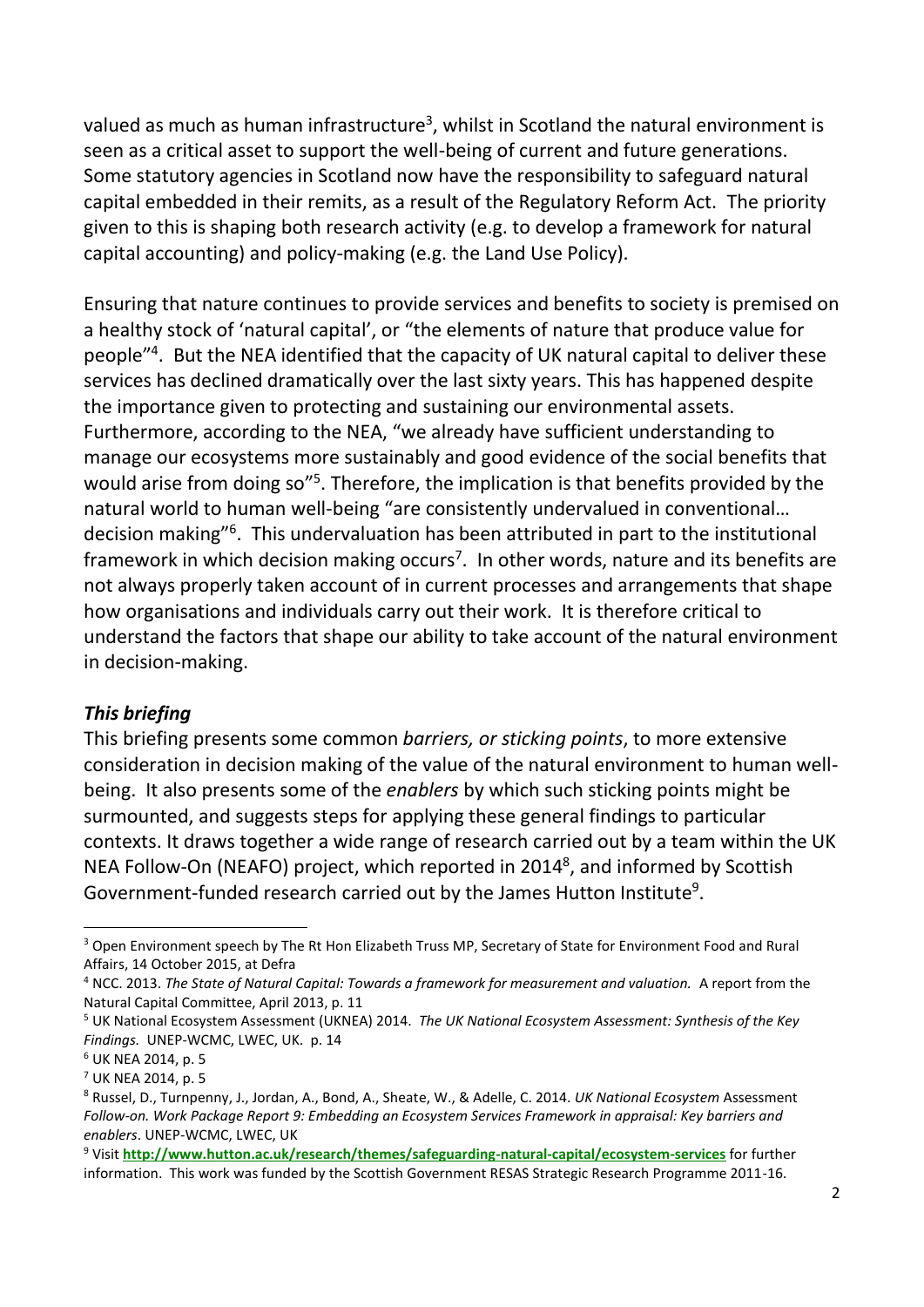NEAFO's purpose was to provide "new information and tools to help decisionmakers...understand the wider value of our ecosystems and the services they offer us"<sup>10</sup>. NEAFO also sets out different *potential* uses of such information and tools, for example by government, government agencies, local authorities, NGOs, businesses and the general public. It also examines different potential ways this might be done, such as in National Accounts, planning authorities, and policy and project appraisals. The work on the NEA examined how, by whom, and in what institutional decision making contexts such value may be considered.

The research from the James Hutton Institute developed methods and approaches to understand the structure, function and interactions of Scottish ecosystems and how these can deliver human benefits on national, regional and local scales. This briefing is specifically informed by a strand of work that explored the opportunities and challenges for implementing the Ecosystem Approach<sup>11</sup>.

## *Common barriers and enablers*

Having 'sufficient understanding' of the natural environment does not necessarily mean that this knowledge will be used to inform decision making.Different institutions, decision making processes, sectors and decision support tools have to work to different time frames, different objectives, different capacities, different analytical processes and different boundaries. Any of these issues can act as 'sticking points' that impede adoption of new ideas.

Sticking points that can shape and constrain consideration of the value of the natural environment in decision-making – and 'enablers' to overcome these - are found at three main levels:

- *individual:* concerned with the individuals involved in decision-making within and outside of the environment sector, their behaviour and the resource constraints which bear upon them.
- *organisational:* including organisational procedures and management structures, systems of knowledge transfer, norms and incentive structures.
- wider *social and political context:* including broader societal and political values, norms and goals.

Examples of such sticking points and enablers<sup>12</sup> are summarised in the following Tables:

 $12$  For a list of enablers by sector from the Natural Capital Initiative please see: **[http://www.naturalcapitalinitiative.org.uk/wp-](http://www.naturalcapitalinitiative.org.uk/wp-content/uploads/2015/12/NCI_Dialogue_on_Ecosystem_Approach_Report.pdf)**

**<sup>.</sup>** <sup>10</sup> UKNEA 2014, p 5

<sup>11</sup> Visit **<http://www.hutton.ac.uk/research/projects/ecosystem-approach-review>** for information on this specific project exploring lessons learnt from UK experiences of implementing the Ecosystem Approach

**[content/uploads/2015/12/NCI\\_Dialogue\\_on\\_Ecosystem\\_Approach\\_Report.pdf](http://www.naturalcapitalinitiative.org.uk/wp-content/uploads/2015/12/NCI_Dialogue_on_Ecosystem_Approach_Report.pdf)**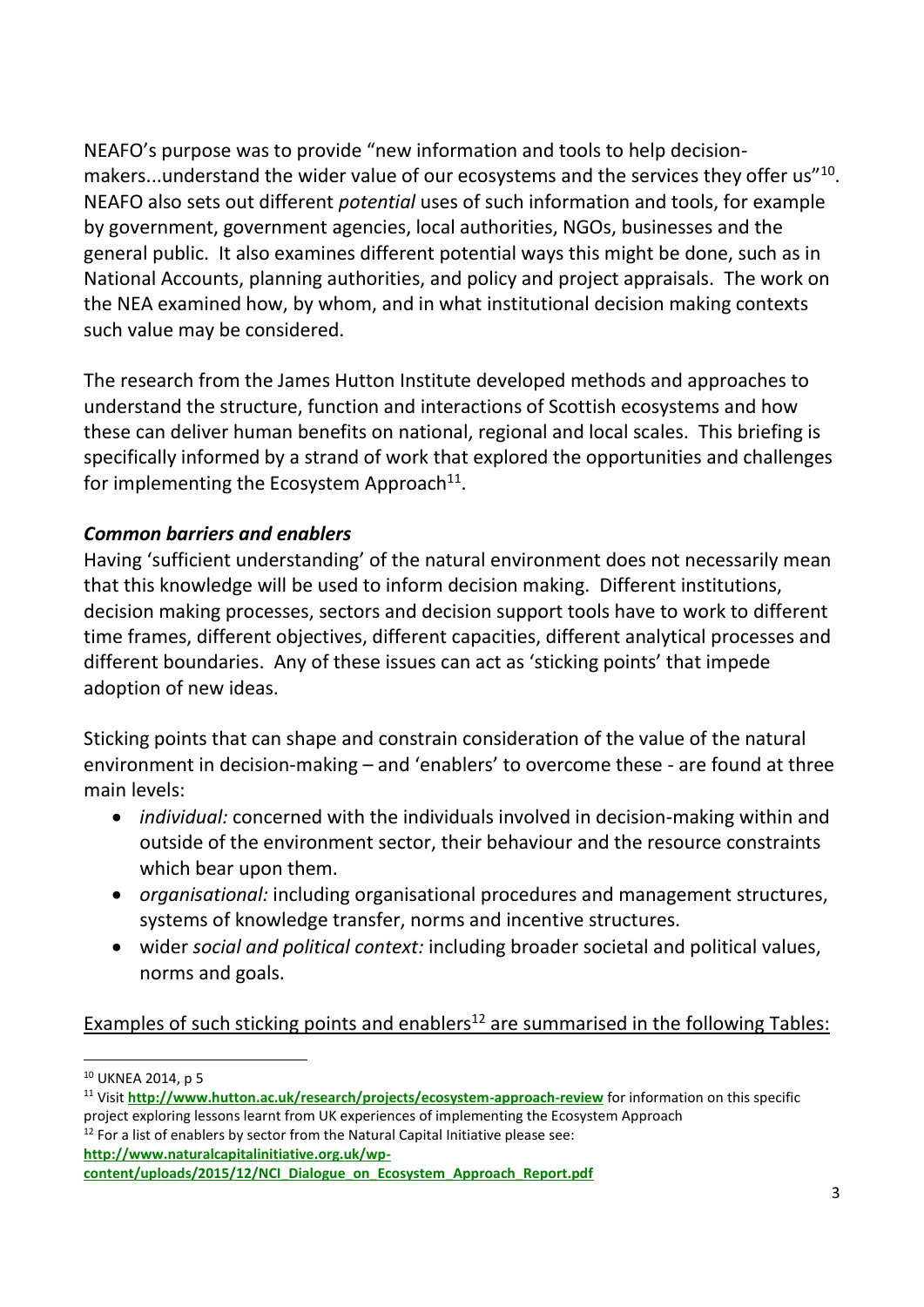| <b>Scale</b>                                    | <b>Potential sticking points</b>                                                                                                                                                                                                                                                                                                                                                                                                                                                                                                                                                                                                                                                                                                                                                                                                                                |
|-------------------------------------------------|-----------------------------------------------------------------------------------------------------------------------------------------------------------------------------------------------------------------------------------------------------------------------------------------------------------------------------------------------------------------------------------------------------------------------------------------------------------------------------------------------------------------------------------------------------------------------------------------------------------------------------------------------------------------------------------------------------------------------------------------------------------------------------------------------------------------------------------------------------------------|
| <b>Individual</b>                               | Difficulty in understanding the concepts underlying the value of nature<br>Difficulty in handling systems thinking and uncertainty<br>$\bullet$<br>Limited awareness of the concept of natural capital, or the value of nature,<br>outside of the environmental sector<br>Weak credibility of concepts<br>$\bullet$<br>Unclear how concepts add to or complement existing practices and ideas<br>Inadequate resources<br>Time, money and workload<br>$\circ$<br>Data availability<br>$\circ$<br>Skills, training and guidance e.g. in facilitating stakeholder input or<br>$\circ$<br>partnership working                                                                                                                                                                                                                                                       |
| Organisational                                  | Fragmented working across departments and levels of governance<br>Different legal requirements across decision-making levels and types (e.g.<br>Legislation specifies fixed goals for aspects of natural resource<br>management)<br>Inappropriate funding cycles and budget lines<br>Mismatch in priorities between organizations<br>Differing ideas about the type of natural environment knowledge to be<br>used in decision-making - and the overall role of such knowledge<br>Lack of fit of new (types of) knowledge with existing daily work practices or<br>mental models<br>Narrow focus on specific policy or decision rather than on how these<br>interact with other policies<br>Weak leadership                                                                                                                                                     |
| <b>Wider social</b><br>and political<br>context | Underlying societal values, business and political priorities about what is<br>important - which may not be aligned with natural capital protection.<br>These values may be explicitly expressed or implicitly assumed. For<br>example:<br>$\circ$ austerity<br>reducing regulatory burden<br>$\circ$<br>Different conceptions of what problems are intended to be solved with any<br>particular policy<br>Different conceptions about why embedding knowledge on the value of<br>the natural environment is important (e.g. protect particular<br>environments, boost the influence of a particular organisation, send a<br>political signal, encourage more joined-up thinking, enable communication<br>and learning, bring in those with differing views)<br>Pre-existing interests shape natural resource management e.g. via control<br>of land-management |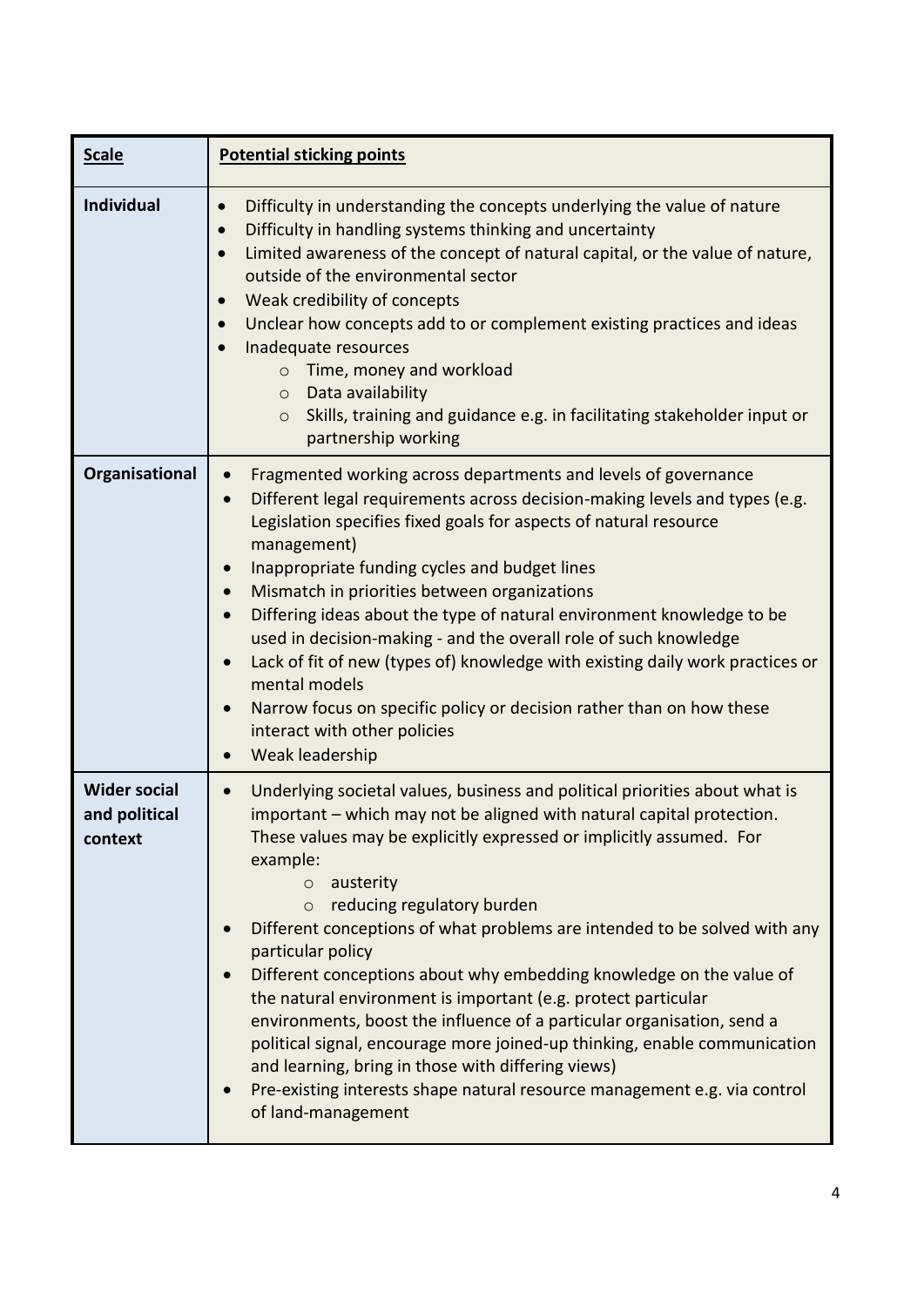| <b>Scale</b>                                    | General enablers                                                                                                                                                                                                                                                                                                                                                                                                                                                                                                                                                                                                                                                                                                                                                                                                                                                                                                                                                                                                      |
|-------------------------------------------------|-----------------------------------------------------------------------------------------------------------------------------------------------------------------------------------------------------------------------------------------------------------------------------------------------------------------------------------------------------------------------------------------------------------------------------------------------------------------------------------------------------------------------------------------------------------------------------------------------------------------------------------------------------------------------------------------------------------------------------------------------------------------------------------------------------------------------------------------------------------------------------------------------------------------------------------------------------------------------------------------------------------------------|
| <b>Individual</b>                               | Incentivising and aiding individual decision makers:<br>Gathering more information formatted around the natural environment<br>and the benefits it gives humans<br>Awareness-raising for policy makers from different sectors around the<br>importance of the natural environment to human well-being and<br>achieving cross-government goals, for example developing pilot projects<br>Deliver ongoing continued professional development courses that<br>$\bullet$<br>provide the relevant skills<br>Simplifying and tailoring the language of natural capital and valuing<br>nature to suit different audiences<br>Undertake a gap analysis to identify 'missing sectors' in order to target<br>$\bullet$<br>guidance and information about the approach to individuals using 'their<br>language'                                                                                                                                                                                                                  |
| Organisational                                  | Shaping organisational operations to better engage with the value of the natural<br>environment to human well-being:<br>Better integration of mechanisms and institutions to help join-up policy<br>(e.g. inter-sector working groups, professional bodies, and cross-sector<br>training)<br>Including the value of natural environments into existing institutional<br>$\bullet$<br>mechanisms and processes (e.g. piggy-backing on existing activities like<br>public health policy, or through guidance for appraisal of the planning<br>process)<br>Creating neutral spaces such as workshops and knowledge networks<br>$\bullet$<br>where actors from different policy sectors and governance levels can<br>generate more integrated analysis and improve communication<br>Changing intra-organisation practices (e.g. job appraisals) to support<br>including environment in all aspects of work<br>Reach out to non-traditional partners (e.g. other policy areas, other type<br>$\bullet$<br>of organisation) |
| <b>Wider social</b><br>and political<br>context | Shaping the wider social and political context:<br>Stronger high-level leadership, with the support of institutional<br>champions, to challenge accepted norms and priorities<br>Acknowledgement of the potential differing purposes of environmental<br>$\bullet$<br>analysis, and providing a platform through which to stimulate debate and<br>enhance communication between different stakeholders<br>Using political 'windows of opportunity' such as floods, periodic media<br>interest, or changes in government<br>Encouraging partnership between government, non-government and<br>international bodies to promote consideration of natural environment in<br>decision-making                                                                                                                                                                                                                                                                                                                               |